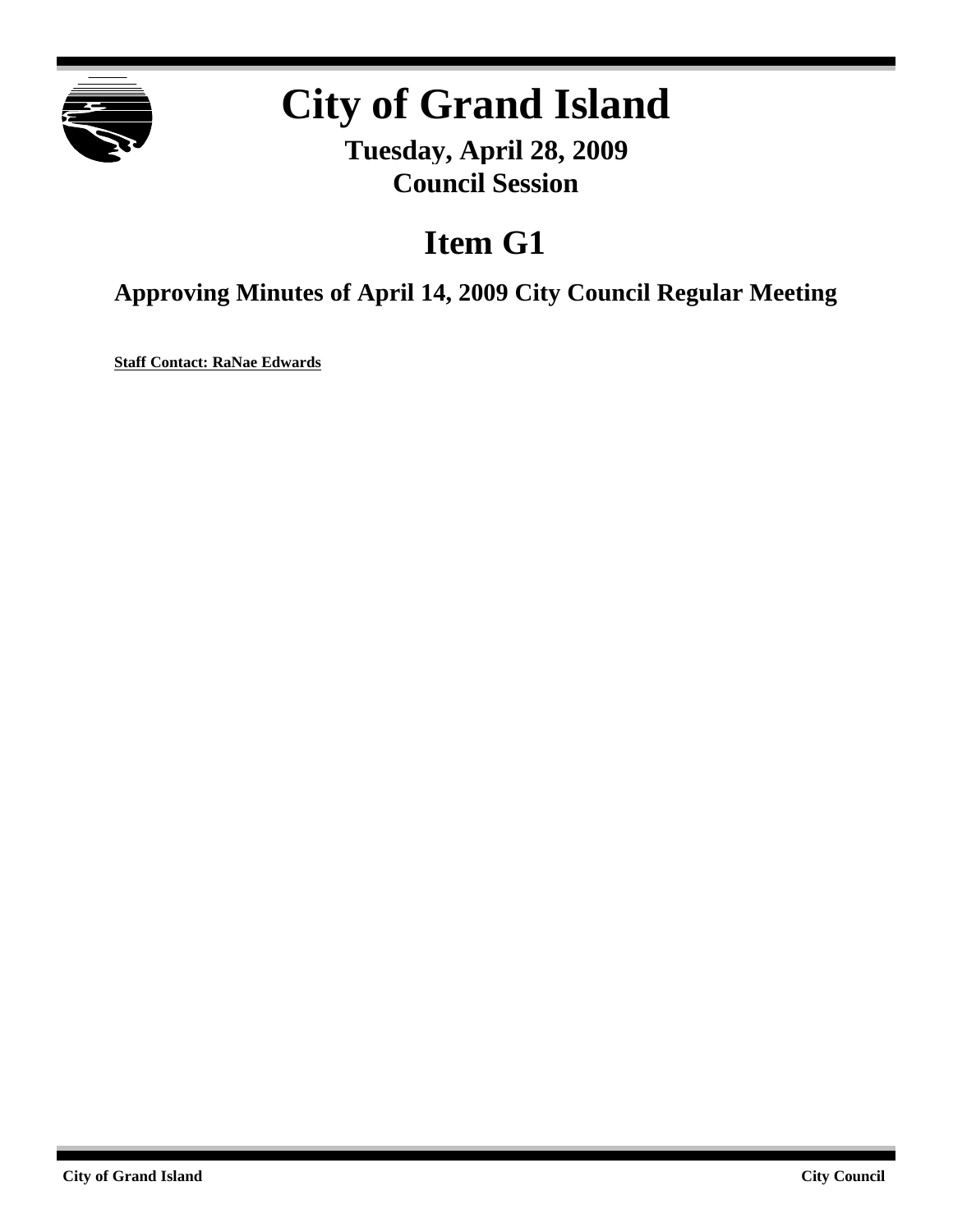#### CITY OF GRAND ISLAND, NEBRASKA

#### MINUTES OF CITY COUNCIL REGULAR MEETING April 14, 2009

Pursuant to due call and notice thereof, a Regular Meeting of the City Council of the City of Grand Island, Nebraska was conducted in the Council Chambers of City Hall, 100 East First Street, on April 14, 2009. Notice of the meeting was given in *The Grand Island Independent* on April 8, 2009.

Mayor Hornady called the meeting to order at 7:00 p.m. The following City Council members were present: Councilmember's Meyer, Niemann, Haase, Gilbert, Carney, Dugan, Ramsey, Nickerson, Zapata, and Gericke. The following City Officials were present: City Administrator Jeff Pederson, City Clerk RaNae Edwards, Finance Director David Springer, Assistant City Attorney Wes Nespor, and Public Works Director Steve Riehle.

#### INVOCATION was given by Mayor Hornady followed by the PLEDGE OF ALLEGIANCE.

MAYOR COMMUNICATION: Mayor Hornady introduced Community Youth Council members Claire Mackey, Yasin Ali, and Board Member Carole Ostdiek. Mayor Hornady recognized Kerry Garza who received the 2009 Nebraska Coalition for Victims of Crime "Victim Advocate Award".

#### PRESENTATIONS AND PROCLAMATIONS:

Proclamation "Community Development Week" April 12-18, 2009. Mayor Hornady proclaimed the week of April 12-18, 2009 as "Community Development Week". Joni Kuzma, Community Development Administrator was present to receive the proclamation.

Proclamation "Child Abuse Prevention Month" April, 2009. Mayor Hornady proclaimed the month of April, 2009 as "Child Abuse Prevention Month". Diane Mulbach was present to receive the proclamation and hand out blue ribbons.

Proclamation "Nebraska Public Health Month, 2009. Mayor Hornady proclaimed the month of April, 2009 as "Nebraska Public Health Month". Ryan King with the Central District Health Department was present to receive the proclamation.

Proclamation "National Braille Readers are Leaders Week" April 20-27, 2009. Mayor Hornady proclaimed the week of April 20-27, 2009 as "National Braille Readers are Leaders Week". Sibby Lebeau was present to receive the proclamation.

Proclamation "Alcohol Awareness Month" April, 2009. Mayor Hornady proclaimed the month of April, 2009 as "Alcohol Awareness Month". Becky Burks and several youth with Project Extra Mile were present to receive the proclamation.

#### PUBLIC HEARINGS:

Public Hearing on Request from Skagway Discount Dept. Stores, Inc. dba Skagway, 620 State Street for a Class "CK" Liquor License. RaNae Edwards, City Clerk reported that an application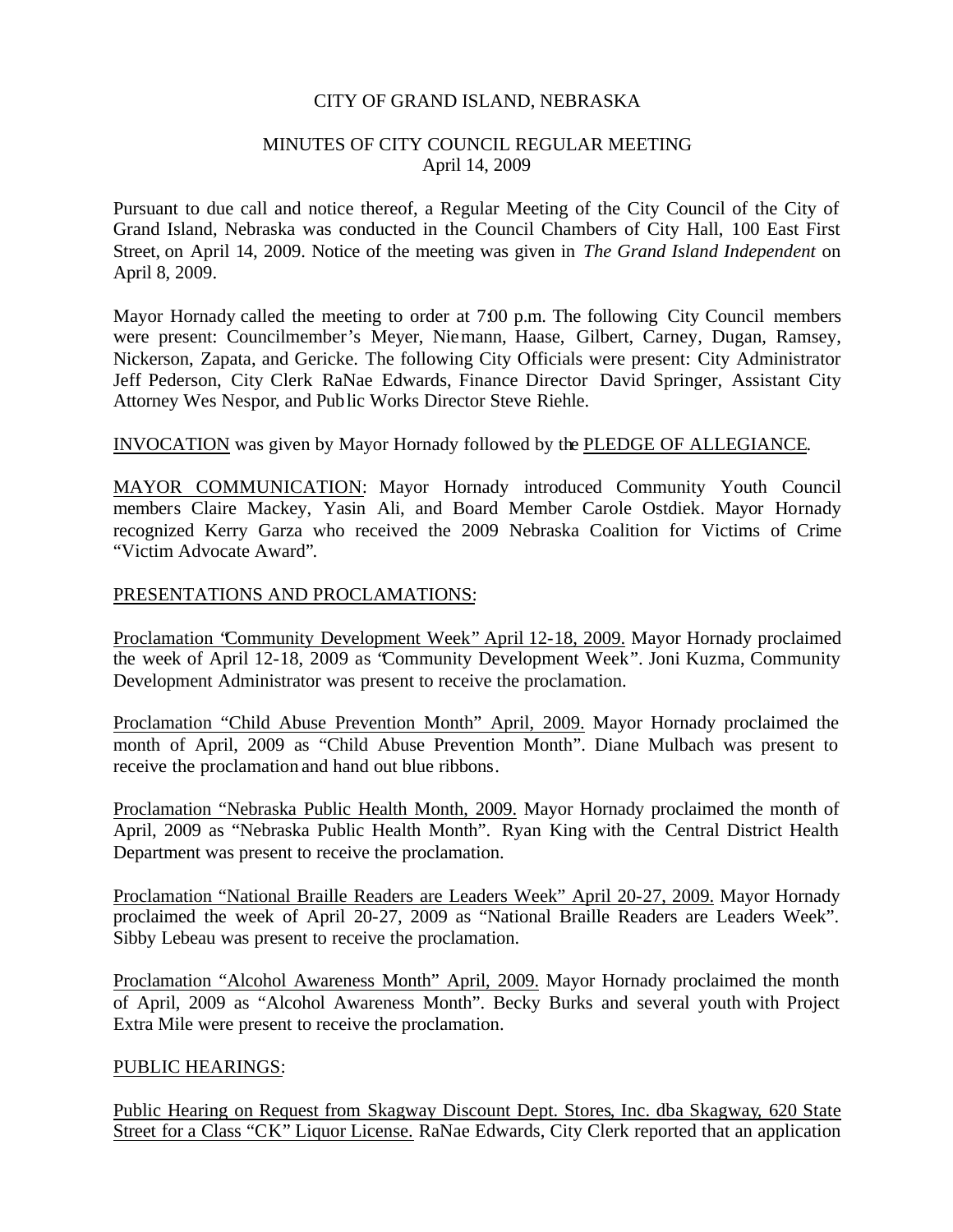for a "CK" Liquor License had been received from Skagway Discount Dept. Stores, Inc. dba Skagway, 620 State Street. Ms. Edwards presented the following exhibits for the record: application submitted to the Liquor Control Commission and received by the City on March 18, 2009; notice to the general public of date, time, and place of hearing published on April 4, 2009; notice to the applicant of date, time, and place of hearing mailed on March 23, 2009; along with Chapter 4 of the City Code. Staff recommended approval contingent upon final inspections. No public testimony was heard.

Public Hearing on Request from Chris & Scott Woodward for a Conditional Use Permit for a Recycling Operation Located on St. Paul Road between Capital Avenue and Airport Road. Craig Lewis, Building Department Director reported that Chris Woodward representing Clark Brothers Sanitation had applied for a Conditional Use Permit for a recycling center located at 3105 N. St. Paul Road. It was recommended council approve the conditional use permit with the conditions as set out in the City Code and the additional condition that "all yard waste composting operations shall be located at least 600' from St. Paul Road and 12' from the north, south, and east property lines. Yard waste composting shall be turned and screened at least once each 30 days."

The following people spoke in opposition:

Jay Stoddard, 1810 West Charles Street Terry Hahn, 888 Eilenstine Road Craig Akerly, 3059 St. Paul Road Leila Nelson, 3003 St. Paul Road Trish Akerly, 3059 St. Paul Road Anne Puncochar, 3070 N. St. Paul Road Harlan Puncochar, 3070 N. St. Paul Road Barb Olsufka, Marquette, NE Bob Pollock, 2750 St. Paul Road Daryl Lutes, 2986 N. St. Paul Road Robert Kreider, 3135 St. Paul Road Tim Puncochar, 913 West 2<sup>nd</sup> Street

Chris Woodward, 131 Bismark Road spoke in support. No further public testimony was heard.

Public Hearing on the Semi-Annual Report by the Citizens' Review Committee (CRC) on the Economic Development Program Plan. Mark Stelk, CRC Vice-President gave the semi-annual report. No public testimony was heard.

Public Hearing on Community Revitalization CDBG Assessment Grant Application. Joni Kuzma, Community Development Administrator reported that the City was one of eight eligible communities to update or revise the 2005 Comprehensive Needs Assessment and a Revitalization Strategy. The City is requesting a Planning Grant for \$12,000.00, plus \$840.00 in General Administration with the City providing a required 25% match of \$4,000.00. Staff recommended approval. No public testimony was heard.

Public Hearing on Acquisition of Utility Easement Located on the South Side of Trust Street from North Road to Good Samaritan Place (Chief Industries, Inc.). Gary Mader, Utilities Director reported that a utility easement was needed on the south side of Trust Street from North Road to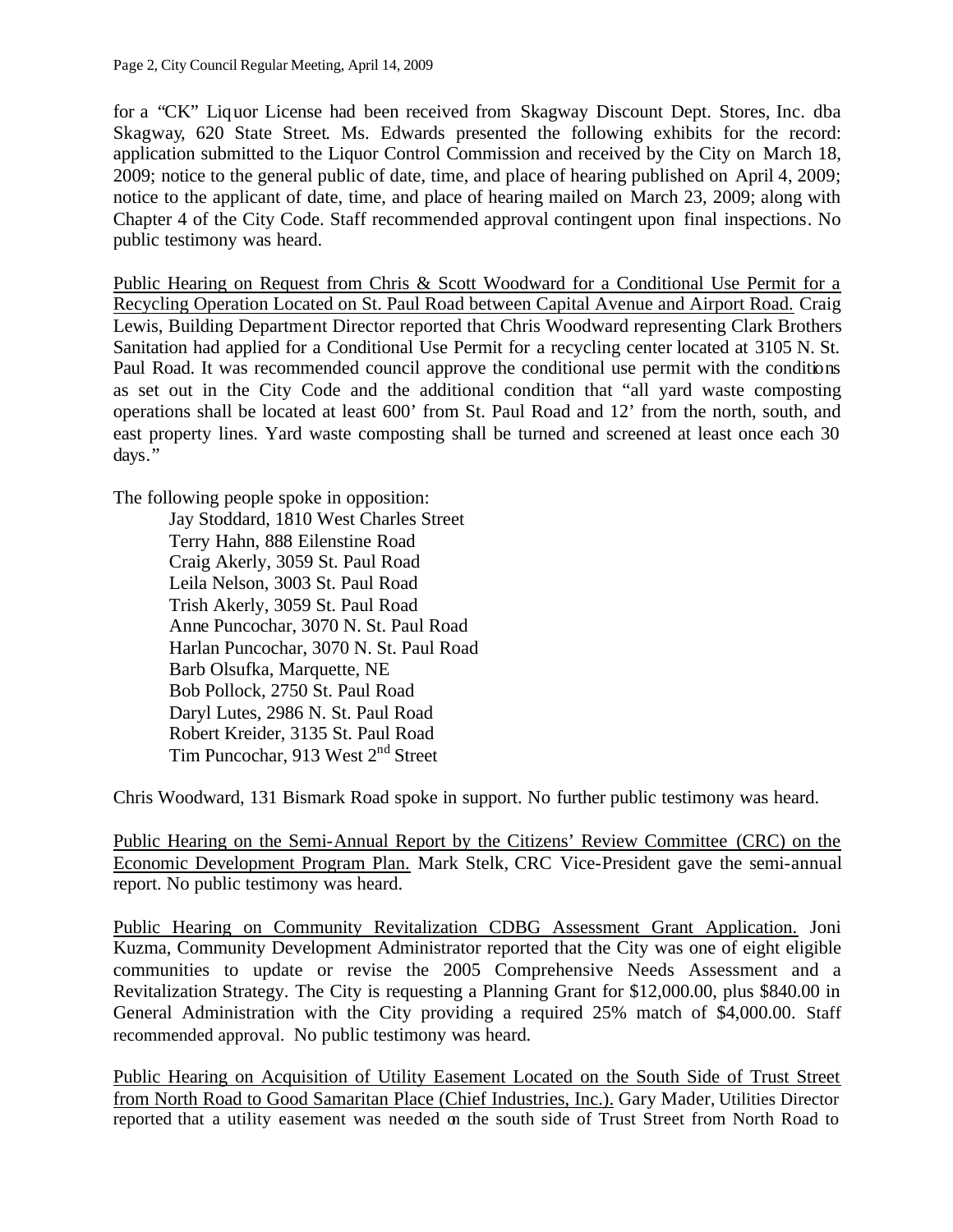Good Samaritan Place in order to have access to install, upgrade, maintain, and repair power appurtenances, including lines and transformers. The easement would be used to place conduit and three phase primary cable along the south side of Trust Street. Staff recommended approval. No public testimony was heard.

Public Hearing on Application for Edward Byrne Memorial Justice Assistance Grant (JAG) 2009. Police Chief Steve Lamken reported that the Grand Island Police Department and Hall County Sheriff's Department were eligible to receive Justice Assistance Grant money in the amount of \$84,913.50 and \$28,304.50 respectively. Staff recommended approval. No public testimony was heard.

Public Hearing on Acquisition of Lease Agreement with the State of Nebraska, Department of Administrative Services for Property located South of Eagle Scout Lake, West of Broadwell Avenue and North of Highway 2. City Administrator Jeff Pederson reported that negotiations had taken place to relocate the softball facilities currently located at Fonner Park to a new location south of Eagle Scout Lake. The proposed lease would be for 99 years for a nominal sum of \$1.00 per year. Staff recommended approval. No public testimony was heard.

CONSENT AGENDA: Consent agenda item G-5 was pulled for further discussion. Motion by Zapata, second by Ramsey to approve the Consent Agenda excluding item G-5. Upon roll call vote, all voted aye. Motion adopted.

Receipt of Official Document – Tort Claim Filed by Motor Car Engineering.

Receipt of Official Documents – Pawnbroker's official Bonds for Bronx Pawn, G.I. Loan Shop, and Wayne's Pawn Shop.

Approving Minutes of March 24, 2009 City Council Regular Meeting.

#2009-72 – Approving Final Plat and Subdivision Agreement for Devall Subdivision. It was noted that Ronald and Tonya Devall, owners had submitted the Final Plat and Subdivision Agreement for Devall Subdivision for the purpose of creating 1 lot north of U.S. Hiwy 30, south of Capital Avenue and east of Shady Bend Road comprising of approximately 7.446 acres.

#2009-74 – Approving Semi-Annual Report by the Citizens' Review Committee on the Economic Development Program Plan.

#2009-75 – Approving Community Revitalization CDBG Assessment Grant Application.

#2009-76 – Approving Acquisition of Utility Easement Located on the South Side of Trust Street from North Road to Good Samaritan Place (Chief Industries, Inc.).

#2009-77 – Approving Reserve Sharing Agreement between the City of Grand Island Utilities Department and Nebraska Public Power District.

#2009-78 – Approving Interlocal Agreement with Hall County Airport Authority Regarding Law Enforcement Services.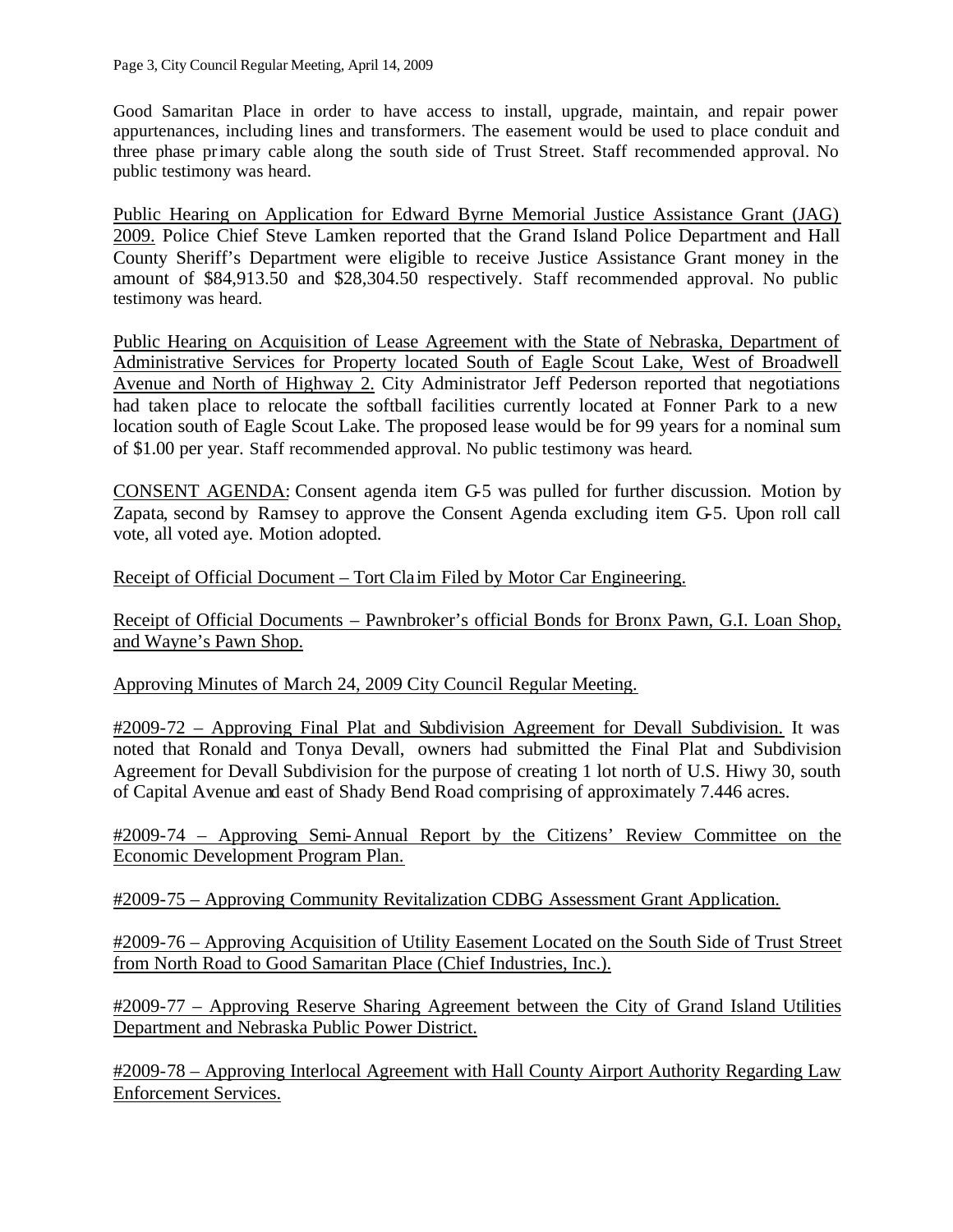#2009-79 – Approving Rescission of NO PARKING ZONE on the North Side of Koenig Street from Pine Street West 55 Feet.

#2009-80 – Approving Authorization for Emergency Sanitary Sewer Manhole Repair on Locust Street between Anna Street and John Street with the Diamond Engineering Company of Grand Island, Nebraska in an Amount not-to-exceed \$30,000.00.

#2009-81 – Approving Change Order No. 1 for Application of a Corrosive Resistant Coating System to Concrete Surfaces of Odorous Air Scrubbing Filter (WWTP Bio Filter No. 1) with Mongan Painting Co., Inc. of Cherokee, Iowa for a Decrease of \$1,500.00 and a Revised Contract Amount of \$39,981.29.

#2009-82 – Approving Certificate of Final Completion for the Application of a Corrosive Resistant Coating System to Concrete Surfaces of Odorous Air Scrubbing Filter (WWTP Bio Filter No. 1) with Mongan Painting Co., Inc. of Cherokee, Iowa.

#2009-83 – Approving Certificate of Final Completion for the Application of a Corrosive Resistant Coating System to Concrete Surfaces of Odorous Air Scrubbing Filter (WWTP Bio Filter No. 2) with Mongan Painting Co., Inc. of Cherokee, Iowa.

#2009-84 – Approving Application for Edward Byrne Memorial Justice Assistance Grant (JAG) 2009.

#2009-85 – Approving Contract Extension with the Grand Island Skeet and Sporting Clays Club, Inc.

#2009-86 – Approving Sale of #6 Fuel Oil – Burdick Station with Jebro, Inc. of Sioux City, Iowa in an Amount of \$0.45 per gallon.

#2009-87 – Approving Intent to Annex Property Located South of Case New Holland and West of Highway 281.

#2009-88 – Approving Amendment No. 2 to the Agreement for Engineering Consulting Services for Storm Sewer Design Relative to the Wasmer Detention Cell with Kirkham Michael of Omaha, Nebraska in an Amount of \$7,730.00.

#2009-73 – Approving Final Plat and Subdivision Agreement for Woodland Park Eighth Subdivision. It was noted that Woodland Park Townhomes, LLC, owner had submitted the Final Plat and Subdivision Agreement for Woodland Park Eighth Subdivision for the purpose of creating 14 lots east of Independence Avenue and north of Capital Avenue comprising of approximately 4.636 acres.

Discussion was held regarding a drainage plan.

Motion by Gilbert, second by Dugan to approve Resolution #2009-73. Upon roll call vote, all voted aye. Motion adopted.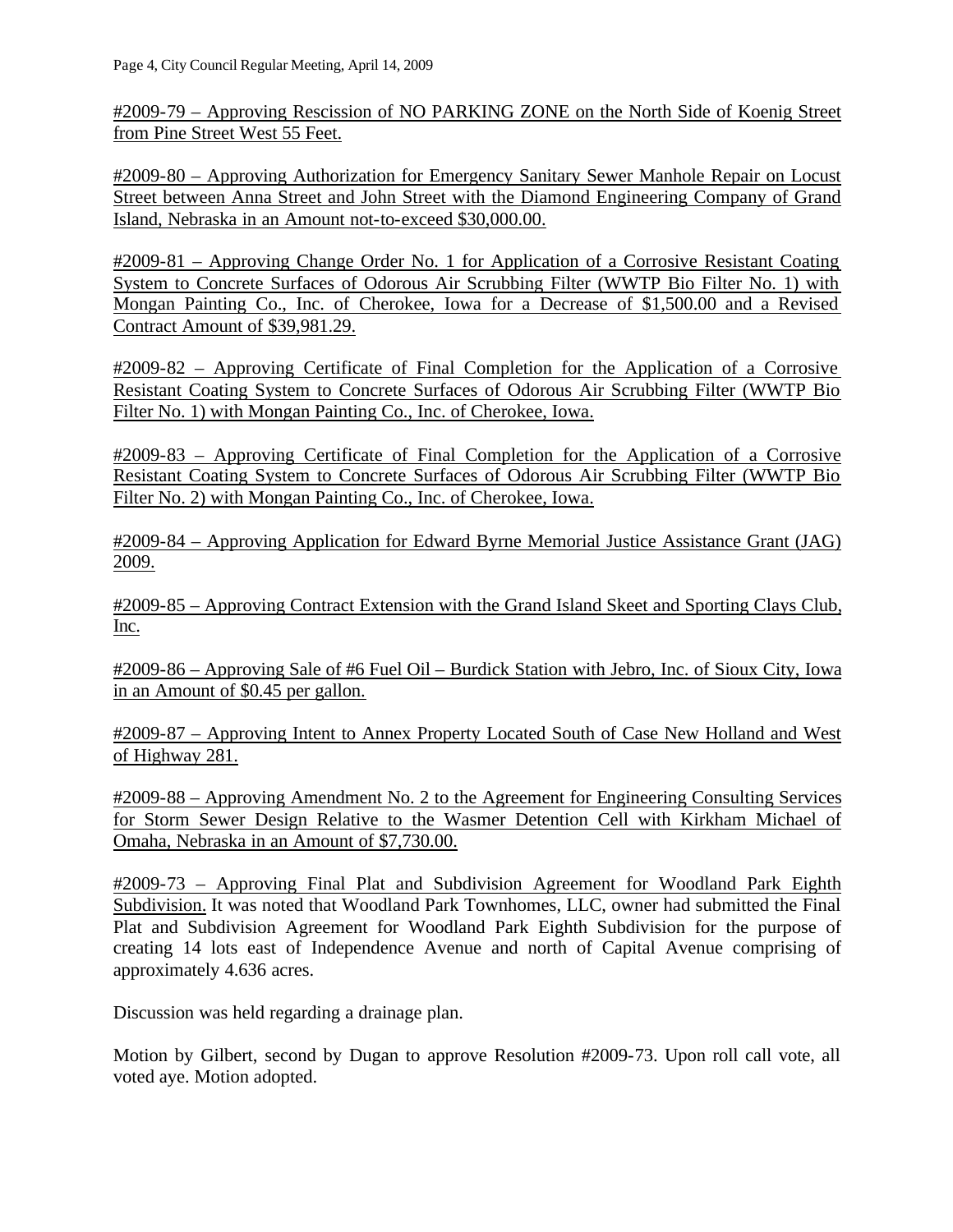### REQUESTS AND REFERRALS:

Consideration of Request from Chris & & Scott Woodward for a Conditional Use Permit for a Recycling Operation Located on St. Paul Road between Capital Avenue and Airport Road. This item related to the aforementioned Public Hearing. Discussion was held regarding zoning requirements, enforcement, compost versus recycling, and odor issues.

Motion by Nickerson, second by Dugan to deny the request from Chris Woodward for a Conditional Use Permit based on the findings of the potential environmental risks and dangerous health, will adversely affect quality of life, and is not harmonious with the surrounding area. Upon roll call vote, all voted aye. Motion adopted.

#### RESOLUTIONS:

#2009-89 – Consideration of Request from Skagway Discount Dept. Stores, Inc. dba Skagway, 620 State Street for Class "CK" Liquor License and Liquor Manager Designation for James Phipps, 1809 West Anna Street. This item related to the aforementioned Public Hearing.

Motion by Meyer, second by Ramsey to approve Resolution #2009-89 contingent upon final inspections. Upon roll call vote, all voted aye. Motion adopted.

#2009-90 – Consideration of Resolution of Intent to Disestablish Business Improvement District No. 8. City Administrator Jeff Pederson reported that at the March 24, 2009 City Council meeting petitions were submitted from property owners requesting the disestablishment of Business Improvement District No. 8. State Statures require a Resolution to be adopted setting the date and time for a Public Hearing.

Motion by Carney, second by Meyer to approve Resolution #2009-90.

A lengthy discussion was held on the process to disestablish BID's. Assistant City Attorney Wes Nespor explained the process of the public hearing and answered questions. Bruce Eberle representing BID #8 commented on the town hall meeting and the positive out come.

Motion by Carney, second by Gericke to insert Item 4 to read: "An Ordinance to disestablish Business Improvement District No. 8 shall be voted upon at the same meeting as the meeting where the Public Hearing is held, be that May 12, 2009 or some other date." Upon roll call vote, councilmember's Niemann, Haase, Carney, and Gericke voted aye. Councilmember's Meyer, Gilbert, Dugan, Ramsey, Zapata, and Nickerson voted no. Motion failed.

Upon roll call vote of the original motion, Councilmember's Meyer, Niemann, Haase, Carney, Ramsey, Nickerson, and Gericke voted aye. Councilmember's Gilbert, Dugan, and Zapata voted no. Motion adopted.

#2009-91 – Consideration of Acquisition of Lease Agreement with the State of Nebraska, Department of Administrative Services for Property Located South of Eagle Scout Lake, West of Broadwell Avenue and North of Highway 2. This item related to the aforementioned Public Hearing. Discussion was held concerning the \$1.5 million development of the softball and soccer fields and State Fair relocation.